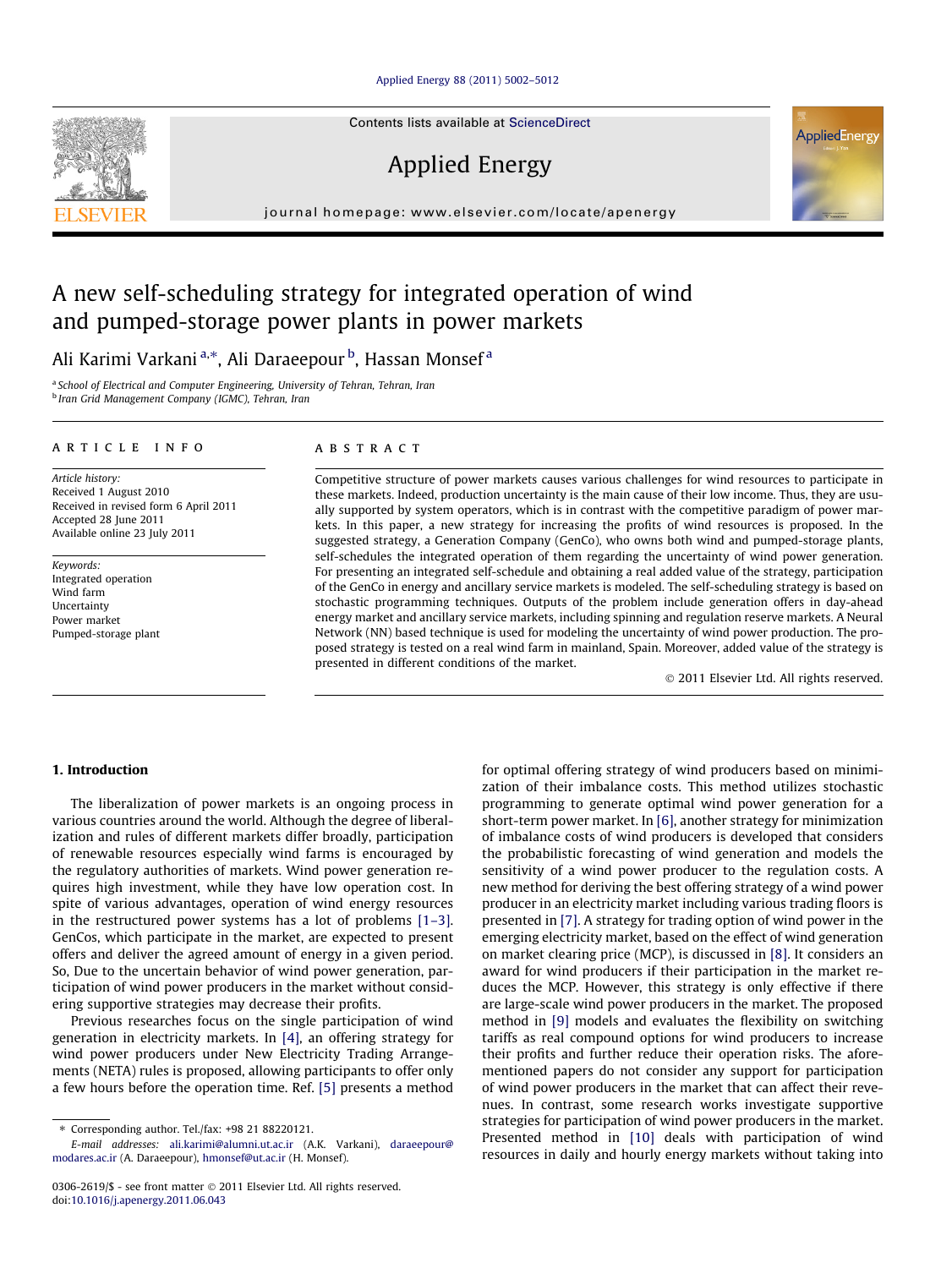### Nomenclature

A. Indexes

t index of hours in a day  $(t = 1, \ldots, 24)$ 

B. Parameters and constants

|                   |  |  | operation cost rate of the pumped-storage plant                                                                 |  |
|-------------------|--|--|-----------------------------------------------------------------------------------------------------------------|--|
| $(\epsilon/MW h)$ |  |  |                                                                                                                 |  |
|                   |  |  | the contract of the contract of the contract of the contract of the contract of the contract of the contract of |  |

 $e_i$  corresponding error of the *i*th scenario in the distribution function

|  | $E_u^{\text{max}}, E_u^{\text{min}}$ capacity limits of the upper reservoir (MW h) |  |
|--|------------------------------------------------------------------------------------|--|
|  |                                                                                    |  |

 $E_u^0, E_u^{end}$ initial and final levels in the upper reservoir in a day (MW h)

| M            | a large positive number that exceeds installed capacity |  |  |  |
|--------------|---------------------------------------------------------|--|--|--|
|              | of wind farm                                            |  |  |  |
| $\mathbf{r}$ |                                                         |  |  |  |

- $MP_t$  expected energy price in day-ahead market at hour t  $(\epsilon/kW h)$
- $MP_*^{down}$ expected negative imbalance price at hour  $t$  ( $\epsilon$ /kW h)  $MP_t^{\text{up}}$ positive imbalance price at hour  $t$  ( $\varepsilon$ /kW h)  $MP_t^s$ expected price in spinning reserve market at hour  $t$
- $(\epsilon/kW h)$  $MP<sub>r</sub><sup>r</sup>$ expected price in regulation reserve market at hour  $t$  $(\epsilon/kW h)$
- MPspot expected energy price in spot market at hour  $t$  ( $\epsilon$ /kW h) N number of identical pumped-storage units associated in the same pond
- $p_i$  probability of the *i*th scenario
- $p_s$  probability of spinning reserve delivery request
- $p_{r}^{\mathrm{up}}$ <sup>r</sup> probability of regulation-up state
- $p_r$ <sup>down</sup>  $p_r^{down}$  probability of regulation-down state probable wind production in the *i*th
- probable wind production in the ith scenario  $(kW)$
- $P_{W,t}$  real wind production at hour t (kW)<br>  $\hat{P}_{Wt}$  forecasted wind production at hour t
- forecasted wind production at hour  $t$  (kW)
- $P_{Wmax}$  installed capacity of wind farm (kW)
- $P_{\it gP}^{\rm max}, P_{\it gP}^{\rm min}$ generation power limits of each pumped-storage unit (MW)

 $P_{pP}^{\text{max}}, P_{pP}^{\text{min}}$  pumping power limits of each pumped-storage unit (MW)  $\eta$  efficiency of the pump-turbine cycle C. Variables

| $b_{i.t}$        | binary variables used for definition of positive and neg- |
|------------------|-----------------------------------------------------------|
|                  | ative energy imbalances (equals 1 to negative energy      |
|                  | imbalance)                                                |
| $E_{u,t}$        | stored energy in the upper reservoir at hour $t$ (MW h)   |
| $E_{u,t}^{\min}$ | lower limit of stored energy in the upper reservoir at    |
|                  | hour $t$ (MW h)                                           |
| $m_{\text{g},t}$ | binary variable equals 1 if pumped-storage plant works    |
|                  | in generation mode                                        |
| $n_{p,t}$        | integer variable that indicates the number of units that  |
|                  | are running in the pumping mode $(0, 1, \ldots, N)$       |
| $P_{Pb,t}$       | energy offer to the day-ahead market by pumped-stor-      |
|                  | age plant at hour $t$ (kW h)                              |
| $P_{Wb,t}$       | energy offer to the day-ahead market by wind farm at      |
|                  | hour $t$ (kW h)                                           |
| $P_{WPD,t}$      | joint energy offer of the wind farm and pumped-storage    |
|                  | plant at hour t (kW h)                                    |
| $P_{gP,t}$       | discharge power output of the pumped-storage plant at     |
|                  | hour $t$ (kW)                                             |
| $P_{pP,t}$       | pumping power input of the pumped-storage plant at        |
|                  | hour $t$ (kW)                                             |
| $P_{\rm gsP,t}$  | power offer to spinning reserve market by pumped-         |
|                  | storage plant at hour $t$ in the generation mode (kW)     |
| $P_{psP,t}$      | power offer to spinning reserve market by pumped-         |
|                  | storage plant at hour $t$ in the pump mode (kW)           |
| $P_{grP,t}$      | power offer to regulation reserve market by pumped-       |
|                  | storage plant at hour $t$ in the generation mode (kW)     |
|                  |                                                           |
| $R_P$            | expected profit of pumped-storage plant in daily market   |
|                  | $(\epsilon)$                                              |
| $R_W$            | expected profit of wind farm in daily market $(\epsilon)$ |
| $R_{WP}$         | joint expected profit of both wind farm and pumped-       |

storage plant in daily market  $(\epsilon)$ 

account the imbalance penalty. A new supportive method for pricing and utilizing wind resources in short-term power markets is suggested in [\[11\]](#page--1-0). This method derives the best level of contract for wind producers according to their expected power production. The above-mentioned methods increase the operation cost of system, while one of the most fundamental aims of restructuring power markets is eliminating the subsidies of producers to create perfectly competitive power markets. On the other hand, eliminating the subsidies from wind power producers not only reduces their revenues but also diminishes the development of wind energy resources because of their high investment requirements. Thus, some papers consider combinational operation of wind energy resources with other energy resources. Ref. [\[12\]](#page--1-0) discusses a strategy for offering and operating a combination of wind and hydro-generation resources, which results in an increase in their joint revenues. In [\[13,14\]](#page--1-0), joint operation of wind and pumped-storage power plants is studied. The studies include energy balance analysis and economic viability. In [\[15\]](#page--1-0), the combined optimization of a wind farm and a pumped-storage facility from the viewpoint of the GenCo in a market environment is investigated. However, this research only considers participation of the resources in day-ahead energy markets, ignoring the fact that pumped-storage plants can

One of the most important strategies for increasing profits of the wind power producers is integrating wind resources with limited

also take part in ancillary service markets.

energy resources such as pumped-storage power plants. Coordinated operation of a wind farm and a pumped-storage plant can provide added value for the wind farm that takes part in the market in comparison with separate participation of them. Pumped-storage plants' capability of storing energy can significantly reduce the risk of self-scheduling for wind power producers in the market. In other words, as both resources in the integrated operation are owned by a GenCo, its flexibility in operation of them increases. Moreover, the GenCo can lower the uncertainty of its self-scheduling results [\[15,16\].](#page--1-0) At the same time, for presenting an integrated self-schedule, a GenCo needs to take part in all markets allowed to participate (i.e. energy market and ancillary service markets). So, self-scheduling the integrated operation of wind resources and pumped-storage plants necessitates participation of pumpedstorage plants in energy and ancillary service markets. Otherwise, the obtained added value of the strategy is not exactly estimated and could be misleading.

Another important factor for an integrated self-scheduling is modeling the uncertainty of wind power generation. Without considering this uncertainty, the risk of wind producers for participating in the market increases [\[3,6\]](#page--1-0).

As the main innovation, a new strategy for self-scheduling the integrated operation of wind generation and a pumped-storage plant is presented in this paper, which takes into account participation of the pumped-storage plant in energy and ancillary service